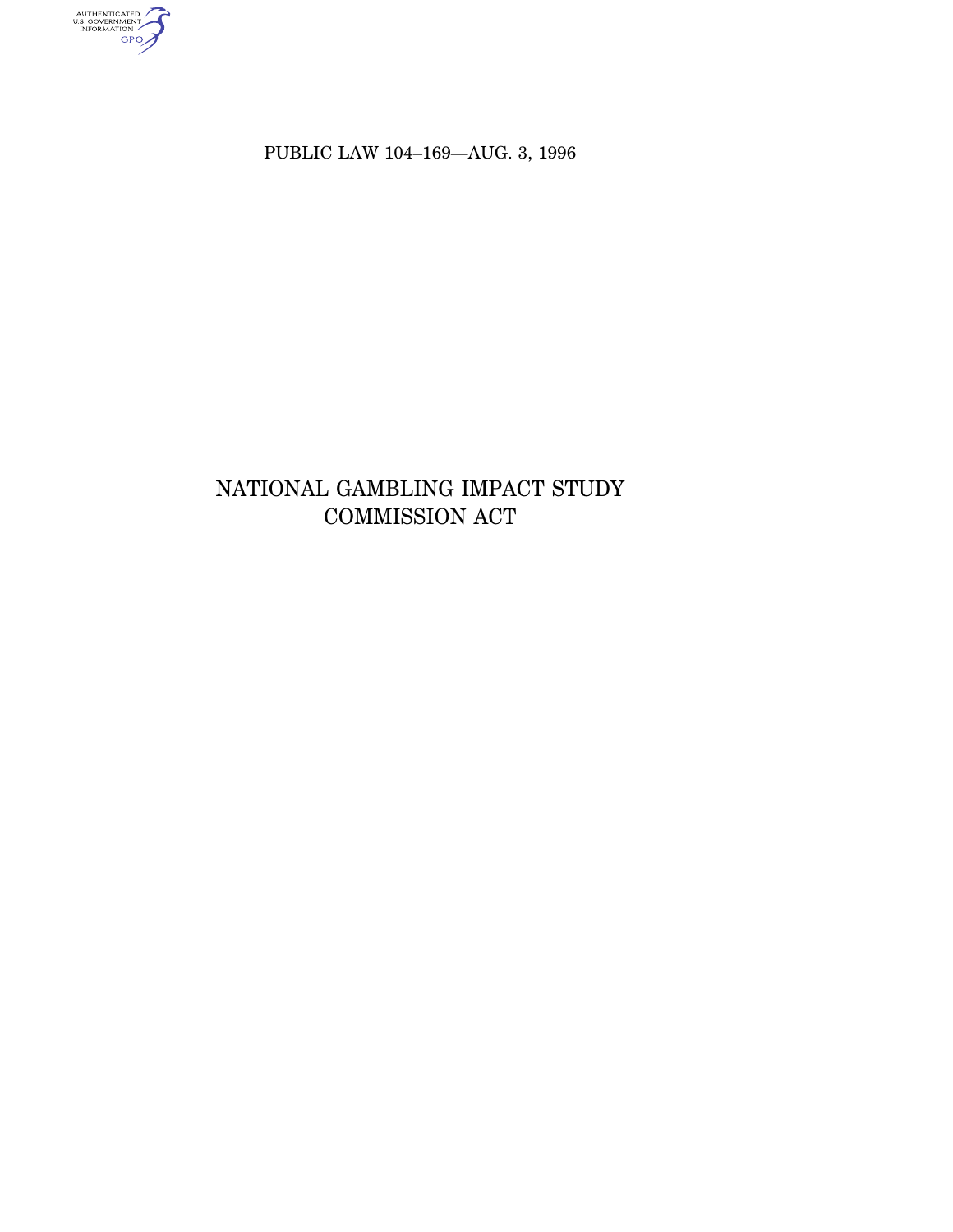# Public Law 104–169 104th Congress

# An Act

Aug. 3, 1996 [H.R. 497]

To create the National Gambling Impact and Policy Commission.

*Be it enacted by the Senate and House of Representatives of the United States of America in Congress assembled,*

18 USC 1955 note. National Gambling Impact Study Commission Act.

**SECTION 1. SHORT TITLE.**

This Act may be cited as the ''National Gambling Impact Study Commission Act''.

#### **SEC. 2. FINDINGS.** 18 USC 1955 note.

The Congress finds that—

(1) the most recent Federal study of gambling in the United States was completed in 1976;

(2) legalization of gambling has increased substantially over the past 20 years, and State, local, and Native American tribal governments have established gambling as a source of jobs and additional revenue;

(3) the growth of various forms of gambling, including electronic gambling and gambling over the Internet, could affect interstate and international matters under the jurisdiction of the Federal Government;

(4) questions have been raised regarding the social and economic impacts of gambling, and Federal, State, local, and Native American tribal governments lack recent, comprehensive information regarding those impacts; and

(5) a Federal commission should be established to conduct a comprehensive study of the social and economic impacts of gambling in the United States.

### **SEC. 3. NATIONAL GAMBLING IMPACT STUDY COMMISSION.**

(a) ESTABLISHMENT OF COMMISSION.—There is established a commission to be known as the National Gambling Impact Study Commission (hereinafter referred to in this Act as ''the Commission''). The Commission shall—

(1) be composed of 9 members appointed in accordance with subsection (b); and

(2) conduct its business in accordance with the provisions of this Act.

(b) MEMBERSHIP.—

(1) IN GENERAL.—The Commissioners shall be appointed for the life of the Commission as follows:

(A) 3 shall be appointed by the President of the United States.

(B) 3 shall be appointed by the Speaker of the House of Representatives.

18 USC 1955 note.

President.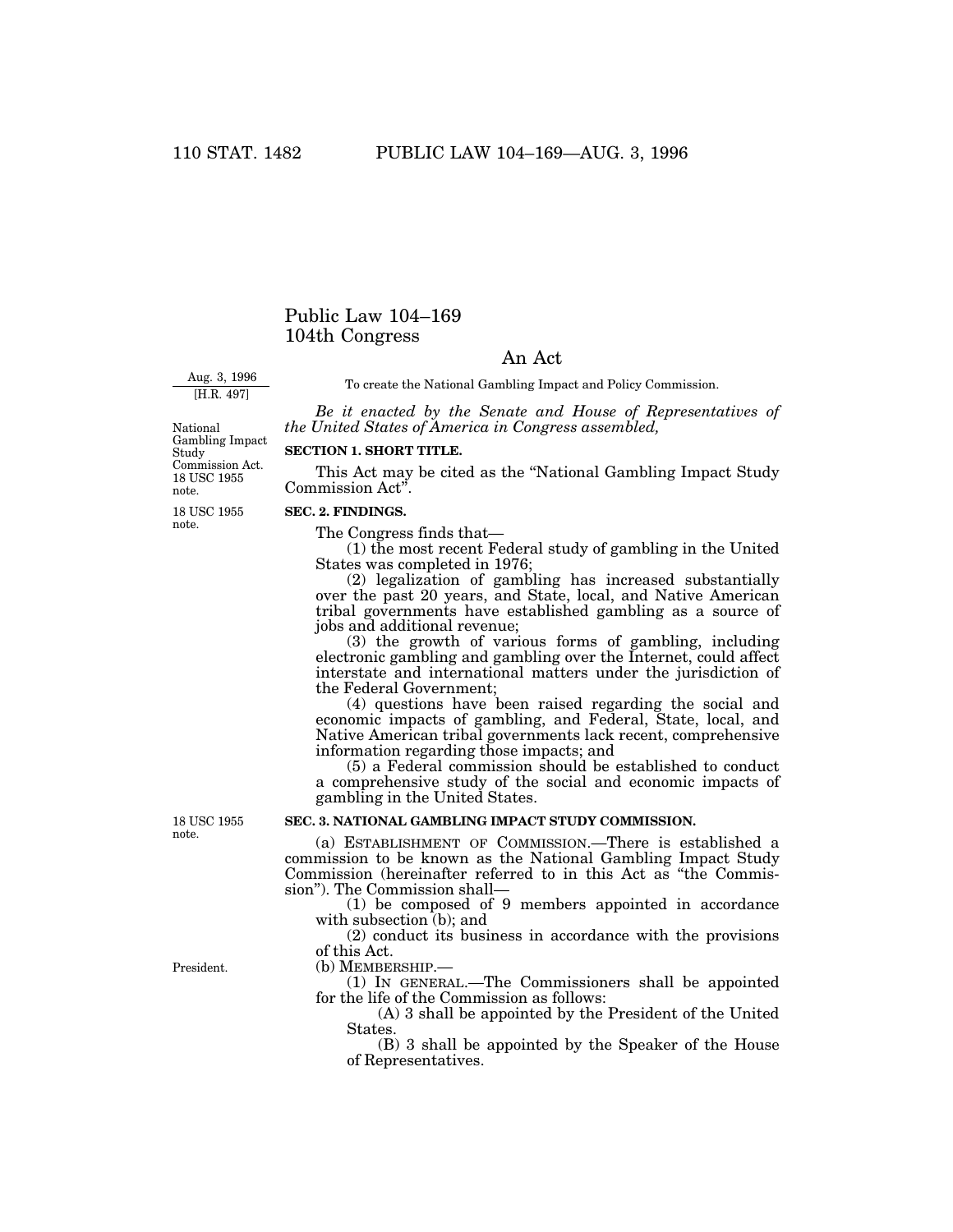(C) 3 shall be appointed by the Majority Leader of the Senate.

(2) PERSONS ELIGIBLE.—The members of the Commission shall be individuals who have knowledge or expertise, whether by experience or training, in matters to be studied by the Commission under section 4. The members may be from the public or private sector, and may include Federal, State, local, or Native American tribal officers or employees, members of academia, non-profit organizations, or industry, or other interested individuals.

(3) CONSULTATION REQUIRED.—The President, the Speaker of the House of Representatives, and the Majority Leader of the Senate shall consult among themselves prior to the appointment of the members of the Commission in order to achieve, to the maximum extent possible, fair and equitable representation of various points of view with respect to the matters to be studied by the Commission under section 4.

(4) COMPLETION OF APPOINTMENTS; VACANCIES.—The President, the Speaker of the House of Representatives, and the Majority Leader of the Senate shall conduct the consultation required under paragraph (3) and shall each make their respective appointments not later than 60 days after the date of enactment of this Act. Any vacancy that occurs during the life of the Commission shall not affect the powers of the Commission, and shall be filled in the same manner as the original appointment not later than 60 days after the vacancy occurs.

(5) OPERATION OF THE COMMISSION.—

(A) CHAIRMANSHIP.—The President, the Speaker of the House of Representatives, and the Majority Leader of the Senate shall jointly designate one member as the Chairman of the Commission. In the event of a disagreement among the appointing authorities, the Chairman shall be determined by a majority vote of the appointing authorities. The determination of which member shall be Chairman shall be made not later than 15 days after the appointment of the last member of the Commission, but in no case later than 75 days after the date of enactment of this Act.

(B) MEETINGS.—The Commission shall meet at the call of the Chairman. The initial meeting of the Commission shall be conducted not later than 30 days after the appointment of the last member of the Commission, or not later than 30 days after the date on which appropriated funds are available for the Commission, whichever is later.

(C) QUORUM; VOTING; RULES.—A majority of the members of the Commission shall constitute a quorum to conduct business, but the Commission may establish a lesser quorum for conducting hearings scheduled by the Commission. Each member of the Commission shall have one vote, and the vote of each member shall be accorded the same weight. The Commission may establish by majority vote any other rules for the conduct of the Commission's business, if such rules are not inconsistent with this Act or other applicable law.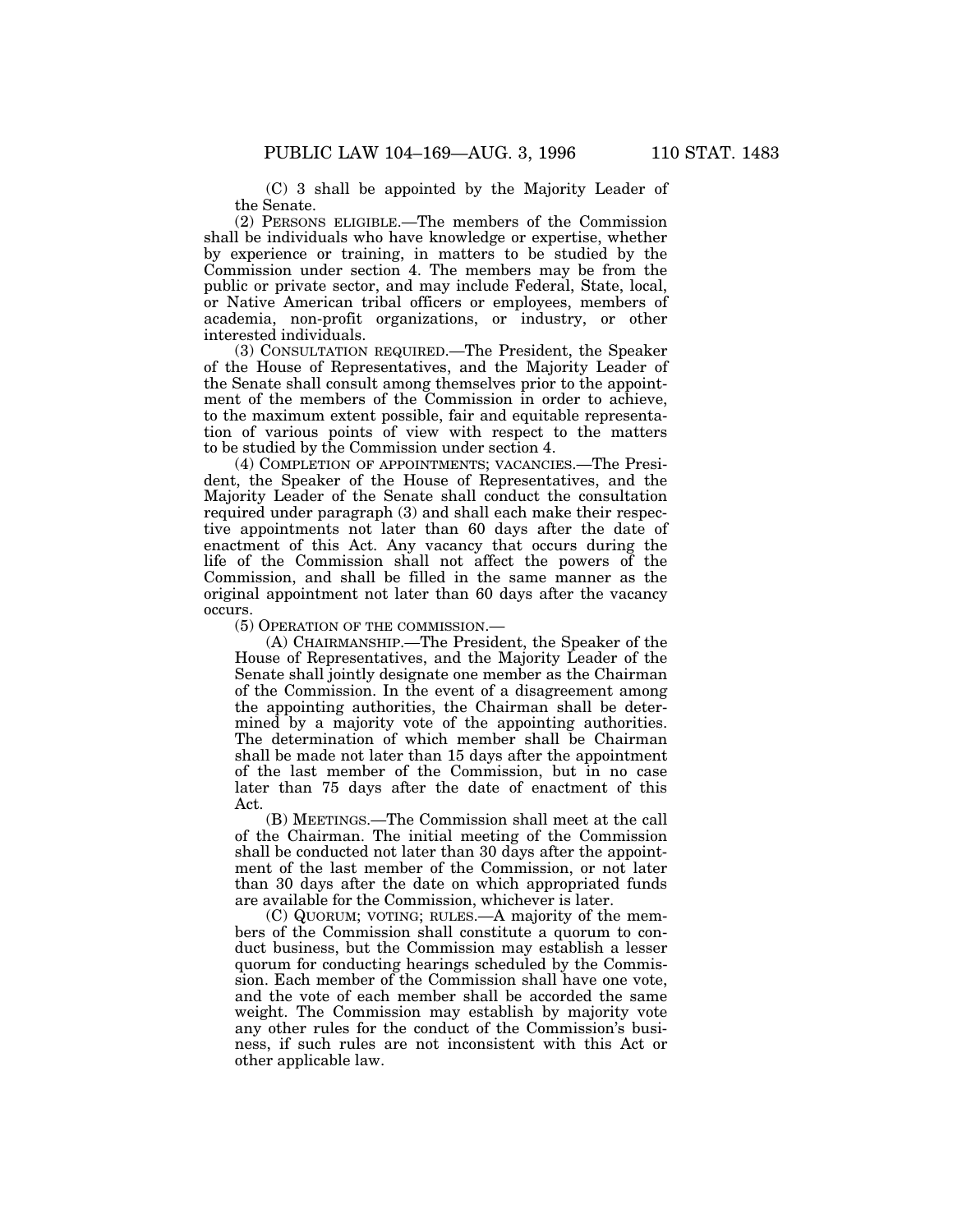18 USC 1955 note.

## **SEC. 4. DUTIES OF THE COMMISSION.**

 $(a)$  STUDY.—

(1) IN GENERAL.—It shall be the duty of the Commission to conduct a comprehensive legal and factual study of the social and economic impacts of gambling in the United States on—

(A) Federal, State, local, and Native American tribal governments; and

(B) communities and social institutions generally, including individuals, families, and businesses within such communities and institutions.

(2) MATTERS TO BE STUDIED.—The matters studied by the Commission under paragraph (1) shall at a minimum include—

(A) a review of existing Federal, State, local, and Native American tribal government policies and practices with respect to the legalization or prohibition of gambling, including a review of the costs of such policies and practices;

(B) an assessment of the relationship between gambling and levels of crime, and of existing enforcement and regulatory practices that are intended to address any such relationship;

(C) an assessment of pathological or problem gambling, including its impact on individuals, families, businesses, social institutions, and the economy;

(D) an assessment of the impacts of gambling on individuals, families, businesses, social institutions, and the economy generally, including the role of advertising in promoting gambling and the impact of gambling on depressed economic areas;

(E) an assessment of the extent to which gambling provides revenues to State, local, and Native American tribal governments, and the extent to which possible alternative revenue sources may exist for such governments; and

(F) an assessment of the interstate and international effects of gambling by electronic means, including the use of interactive technologies and the Internet.

(b) REPORT.—No later than 2 years after the date on which the Commission first meets, the Commission shall submit to the President, the Congress, State Governors, and Native American tribal governments a comprehensive report of the Commission's findings and conclusions, together with any recommendations of the Commission. Such report shall include a summary of the reports submitted to the Commission by the Advisory Commission on Intergovernmental Relations and National Research Council under section 7, as well as a summary of any other material relied on by the Commission in the preparation of its report.

18 USC 1955 note.

#### **SEC. 5. POWERS OF THE COMMISSION.**

(a) HEARINGS.—

(1) IN GENERAL.—The Commission may hold such hearings, sit and act at such times and places, administer such oaths, take such testimony, and receive such evidence as the Commission considers advisable to carry out its duties under section 4.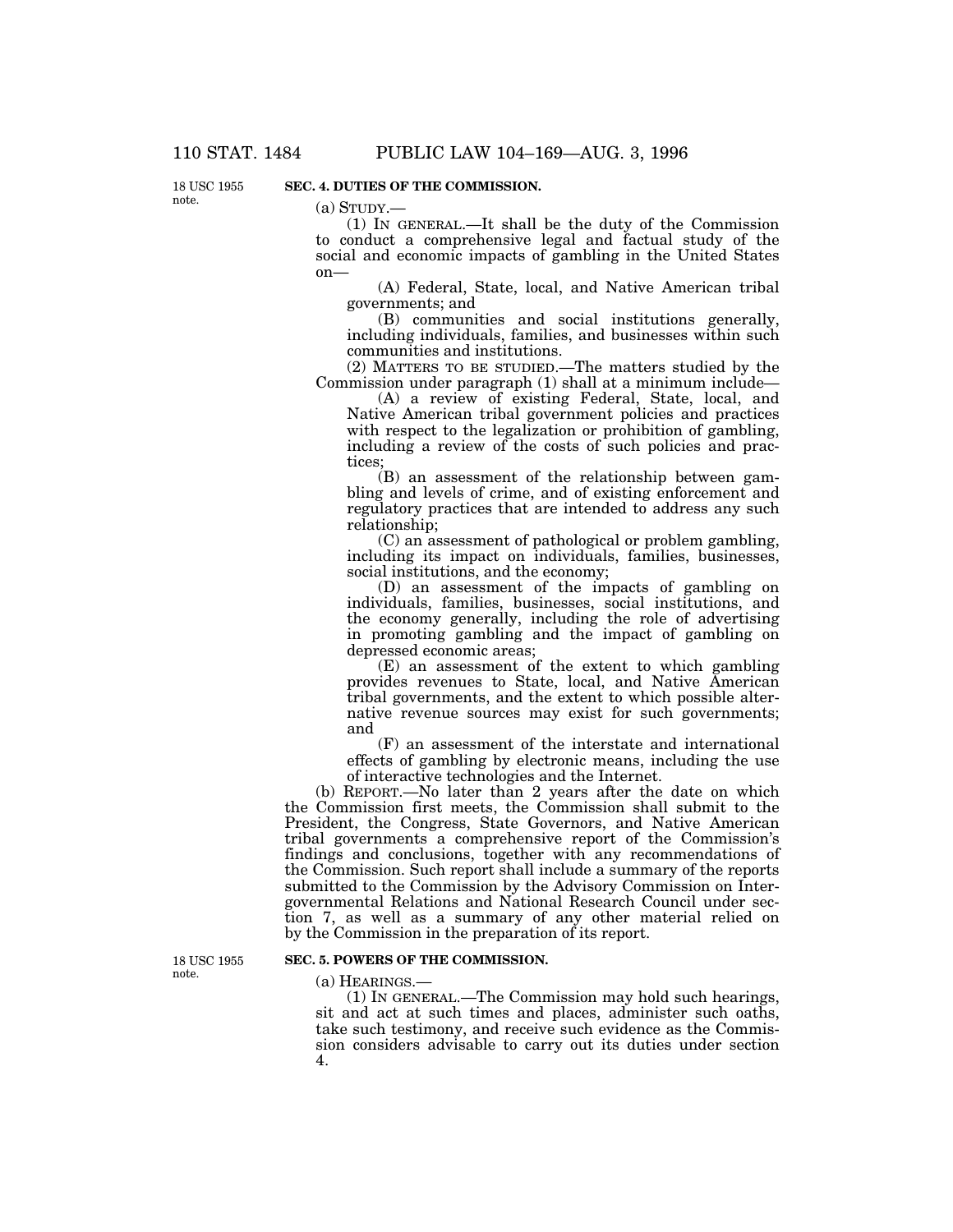(2) WITNESS EXPENSES.—Witnesses requested to appear before the Commission shall be paid the same fees as are paid to witnesses under section 1821 of title 28, United States Code. The per diem and mileage allowances for witnesses shall be paid from funds appropriated to the Commission. (b) SUBPOENAS.—

(1) IN GENERAL.—If a person fails to supply information requested by the Commission, the Commission may by majority vote require by subpoena the production of any written or recorded information, document, report, answer, record, account, paper, computer file, or other data or documentary evidence necessary to carry out its duties under section 4. The Commission shall transmit to the Attorney General a confidential, written notice at least 10 days in advance of the issuance of any such subpoena. A subpoena under this paragraph may require the production of materials from any place within the United States.

(2) INTERROGATORIES.—The Commission may, with respect only to information necessary to understand any materials obtained through a subpoena under paragraph (1), issue a subpoena requiring the person producing such materials to answer, either through a sworn deposition or through written answers provided under oath (at the election of the person upon whom the subpoena is served), to interrogatories from the Commission regarding such information. A complete recording or transcription shall be made of any deposition made under this paragraph.

(3) CERTIFICATION.—Each person who submits materials or information to the Commission pursuant to a subpoena issued under paragraph (1) or (2) shall certify to the Commission the authenticity and completeness of all materials or information submitted. The provisions of section 1001 of title 18, United States Code, shall apply to any false statements made with respect to the certification required under this paragraph.

(4) TREATMENT OF SUBPOENAS.—Any subpoena issued by the Commission under paragraph (1) or (2) shall comply with the requirements for subpoenas issued by a United States district court under the Federal Rules of Civil Procedure.

(5) FAILURE TO OBEY A SUBPOENA.—If a person refuses to obey a subpoena issued by the Commission under paragraph (1) or (2), the Commission may apply to a United States district court for an order requiring that person to comply with such subpoena. The application may be made within the judicial district in which that person is found, resides, or transacts business. Any failure to obey the order of the court may be punished by the court as civil contempt.

(c) INFORMATION FROM FEDERAL AGENCIES.—The Commission may secure directly from any Federal department or agency such information as the Commission considers necessary to carry out its duties under section 4. Upon the request of the Commission, the head of such department or agency may furnish such information to the Commission.

(d) INFORMATION TO BE KEPT CONFIDENTIAL.—The Commission shall be considered an agency of the Federal Government for purposes of section 1905 of title 18, United States Code, and any individual employed by an individual, entity, or organization under

Confidentiality. Notice.

Records.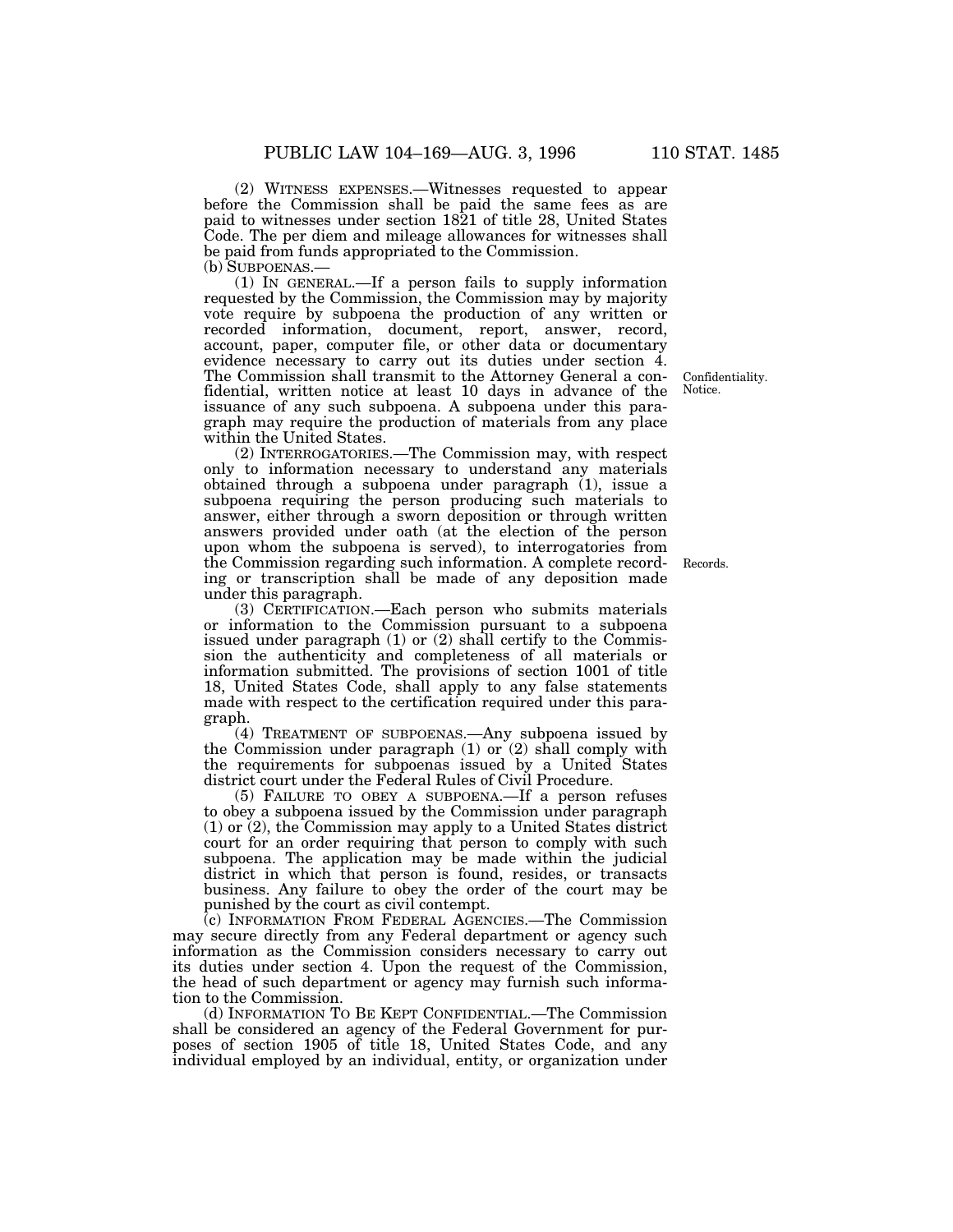contract to the Commission under section 7 shall be considered an employee of the Commission for the purposes of section 1905 of title 18, United States Code. Information obtained by the Commission, other than information available to the public, shall not be disclosed to any person in any manner, except—

(1) to Commission employees or employees of any individual, entity, or organization under contract to the Commission under section 7 for the purpose of receiving, reviewing, or processing such information;

(2) upon court order; or

(3) when publicly released by the Commission in an aggregate or summary form that does not directly or indirectly disclose—

(A) the identity of any person or business entity; or (B) any information which could not be released under section 1905 of title 18, United States Code.

18 USC 1955 note.

#### **SEC. 6. COMMISSION PERSONNEL MATTERS.**

(a) COMPENSATION OF MEMBERS.—Each member of the Commission who is not an officer or employee of the Federal Government, or whose compensation is not precluded by a State, local, or Native American tribal government position, shall be compensated at a rate equal to the daily equivalent of the annual rate of basic pay prescribed for Level IV of the Executive Schedule under section 5315 of title 5, United States Code, for each day (including travel time) during which such member is engaged in the performance of the duties of the Commission. All members of the Commission who are officers or employees of the United States shall serve without compensation in addition to that received for their services as officers or employees of the United States.

(b) TRAVEL EXPENSES.—The members of the Commission shall be allowed travel expenses, including per diem in lieu of subsistence, at rates authorized for employees of agencies under subchapter I of chapter 57 of title 5, United States Code, while away from their homes or regular places of business in the performance of service for the Commission.

(c) STAFF.—

(1) IN GENERAL.—The Chairman of the Commission may, without regard to the civil service laws and regulations, appoint and terminate an executive director and such other additional personnel as may be necessary to enable the Commission to perform its duties. The employment and termination of an executive director shall be subject to confirmation by a majority of the members of the Commission.

(2) COMPENSATION.—The executive director shall be compensated at a rate not to exceed the rate payable for Level V of the Executive Schedule under section 5316 of title 5, United States Code. The Chairman may fix the compensation of other personnel without regard to the provisions of chapter 51 and subchapter III of chapter 53 of title 5, United States Code, relating to classification of positions and General Schedule pay rates, except that the rate of pay for such personnel may not exceed the rate payable for Level V of the Executive Schedule under section 5316 of such title.

(3) DETAIL OF GOVERNMENT EMPLOYEES.—Any Federal Government employee, with the approval of the head of the appropriate Federal agency, may be detailed to the Commission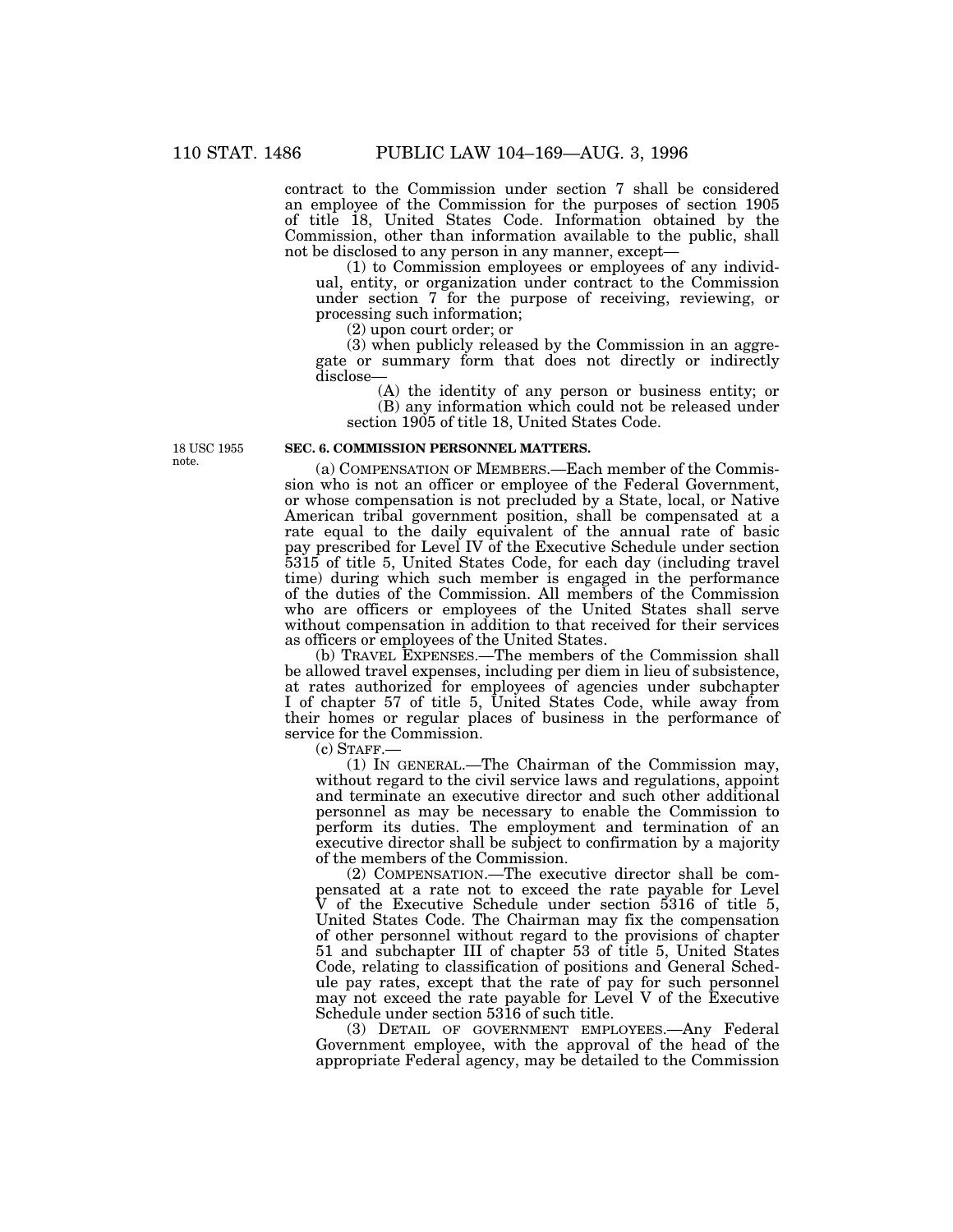without reimbursement, and such detail shall be without

interruption or loss of civil service status, benefits, or privilege.<br>(d) PROCUREMENT OF TEMPORARY AND INTERMITTENT SERV-(d) PROCUREMENT OF TEMPORARY AND INTERMITTENT SERV- ICES.—The Chairman of the Commission may procure temporary and intermittent services under section 3109(b) of title 5, United States Code, at rates for individuals not to exceed the daily equivalent of the annual rate of basic pay prescribed for Level V of the Executive Schedule under section 5316 of such title.

#### **SEC. 7. CONTRACTS FOR RESEARCH.**

(a) ADVISORY COMMISSION ON INTERGOVERNMENTAL RELA-TIONS.—

(1) IN GENERAL.—In carrying out its duties under section 4, the Commission shall contract with the Advisory Commission on Intergovernmental Relations for—

(A) a thorough review and cataloging of all applicable Federal, State, local, and Native American tribal laws, regulations, and ordinances that pertain to gambling in the United States; and

(B) assistance in conducting the studies required by the Commission under section 4(a), and in particular the review and assessments required in subparagraphs (A), (B), and (E) of paragraph (2) of such section.

(2) REPORT REQUIRED.—The contract entered into under paragraph (1) shall require that the Advisory Commission on Intergovernmental Relations submit a report to the Commission detailing the results of its efforts under the contract no later than 15 months after the date upon which the Commission first meets.

(b) NATIONAL RESEARCH COUNCIL.—

(1) IN GENERAL.—In carrying out its duties under section 4, the Commission shall contract with the National Research Council of the National Academy of Sciences for assistance in conducting the studies required by the Commission under section 4(a), and in particular the assessment required under subparagraph  $(C)$  of paragraph  $(2)$  of such section.

(2) REPORT REQUIRED.—The contract entered into under paragraph (1) shall require that the National Research Council submit a report to the Commission detailing the results of its efforts under the contract no later than 15 months after the date upon which the Commission first meets.

(c) OTHER ORGANIZATIONS.—Nothing in this section shall be construed to limit the ability of the Commission to enter into contracts with other entities or organizations for research necessary to carry out the Commission's duties under section 4.

#### **SEC. 8. DEFINITIONS.**

For the purposes of this Act:

(1) GAMBLING.—The term ''gambling'' means any legalized form of wagering or betting conducted in a casino, on a riverboat, on an Indian reservation, or at any other location under the jurisdiction of the United States. Such term includes any casino game, parimutuel betting, sports-related betting, lottery, pull-tab game, slot machine, any type of video gaming, computerized wagering or betting activities (including any such activity conducted over the Internet), and philanthropic or charitable gaming activities.

18 USC 1955 note.

18 USC 1955 note.